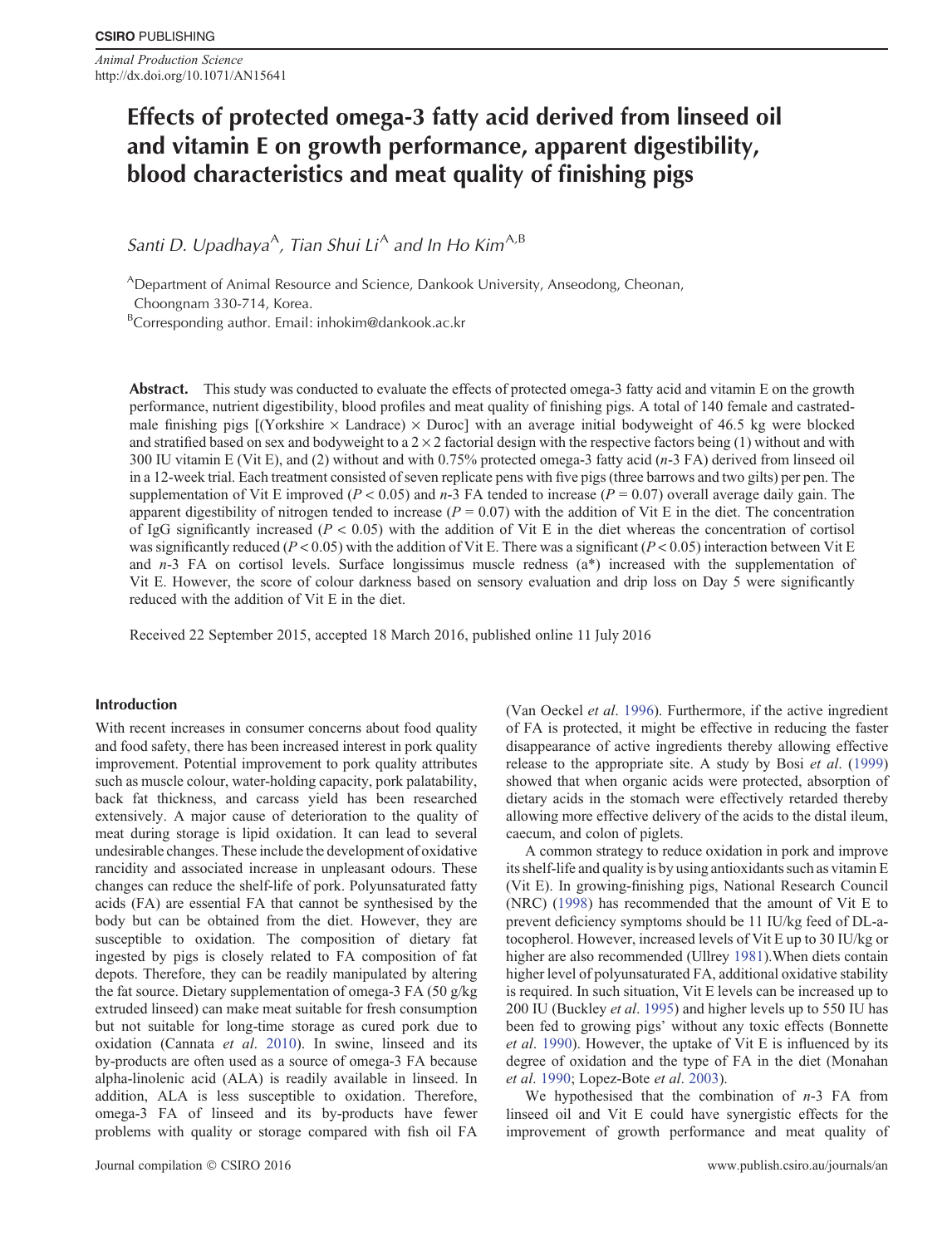growing-finishing pigs. The objective of this study was to evaluate the effects of dietary supplementation of 300 IU Vit E and 0.75% *n*-3 FA from linseed oil to corn-soybean meal-based diet on growth performance, nutrient digestibility, blood profile, meat quality, and carcass characteristics in finishing pigs.

## **Materials and methods**

The experiment was conducted at the swine experimental unit of Dankook University (Anseodong, Cheonan, Choongnam, Korea). The study protocol was approved by the Animal Care and Use Committee of Dankook University.

## *Animal, experimental design and housing*

A total of 140 mixed sex pigs  $[(Landrace \times Yorkshire) \times Duroc]$ with an initial average bodyweight of 46.5 kg were used in a 12-week trial. Pigs were blocked and stratified based on sex and bodyweight in a  $2 \times 2$  factorial design with the following factors: (1) with or without 300 IU Vit E, and (2) with or without 25% replacement of tallow with linseed oil as a source of *n*-3 FA (*n*-3 FA). The level of omega-3 FA for this study was determined based on our primary test that evaluated different levels of omega-3 FA from linseed oil and the level of supplemental Vit E was set at 300 IU based on a previous study, which indicated that Vit E level up to 550 IU is not toxic (Bonnette *et al*. [1990](#page-5-0)). Each treatment consisted of seven replicate pens with five pigs (three castrated barrows and two gilts) per pen. Diets were formulated to meet or exceed NRC [\(2012](#page-5-0)) recommendations for all nutrients (Table 1). Throughout the experiment, all pigs were provided with *ad libitum* access to feed and water through a self-feeder and nipple drinker, respectively. Target room temperature and humidity were 25 C and 60%, respectively.

## *Source of omega-3 FA*

The omega-3 FA used in this study was provided by a commercial company (Morningbio Co., Ltd, Cheonan, Korea). The plant based omega-3 FA produced from linseed oil was protected using spray drying method as previously described by Watanabe *et al*. ([2002\)](#page-5-0). Protected *n*-3 FA contains 55.75% linolenic acid as active ingredient. Besides this it also contains 15.73% linoleic acid, 18.89% oleic acid, 5.22% palmitic acid and 4.41% stearic acid.

## *Sampling and measurements*

Bodyweight was measured initially, at Week 6, and at Week 12 of the experimental period. Feed consumption was recorded on a pen basis during the experiment to calculate average daily gain, average daily feed intake, and gain-to-feed ratio. Chromium oxide was added to the diet as an indigestible marker at 0.20% of the diet for 7 days before faecal collection at the 12th week to calculate apparent DM, nitrogen (N), and energy digestibility. Faecal samples were collected randomly from at least two pigs (one barrow and one gilt) from each pen were mixed and pooled, and a representative sample was stored in a freezer at -20°C until analysed. All feed and faecal samples were freezedried and finely ground to pass through a 1-mm screen. Dry matter and N digestibility were determined using methods established by Association of Official Analytical Chemists (AOAC [2000\)](#page-5-0). Chromium levels were determined via UV

| Ingredients $(\% )$             |                      | $n-3$ FA $-$ | $n-3$ FA+    |             |  |
|---------------------------------|----------------------|--------------|--------------|-------------|--|
|                                 | $V$ it $E-$          | $V$ it $E+$  | $V$ it E $-$ | $V$ it $E+$ |  |
| Corn                            | 57.61                | 57.55        | 57.61        | 57.55       |  |
| Wheat, hard red spring          | 10.00                | 10.00        | 10.00        | 10.00       |  |
| Wheat bran                      | 5.00                 | 5.00         | 5.00         | 5.00        |  |
| Soybean meal (44%)              | 19.70                | 19.70        | 19.70        | 19.70       |  |
| Tallow                          | 3.00                 | 3.00         | 2.25         | 2.25        |  |
| Molasses                        | 2.50                 | 2.50         | 2.50         | 2.50        |  |
| Limestone                       | 0.90                 | 0.90         | 0.90         | 0.90        |  |
| Dicalcium phosphate             | 0.70                 | 0.70         | 0.70         | 0.70        |  |
| Salt                            | 0.30                 | 0.30         | 0.30         | 0.30        |  |
| L-lysine                        | 0.09                 | 0.09         | 0.09         | 0.09        |  |
| Vitamin mix <sup>A</sup>        | 0.10                 | 0.10         | 0.10         | 0.10        |  |
| Mineral mix <sup>B</sup>        | 0.10                 | 0.10         | 0.10         | 0.10        |  |
| Vit $E^C$                       | 0.00                 | 0.06         | 0.00         | 0.06        |  |
| $n-3$ FA (linseed oil)          | 0.00                 | 0.00         | 0.75         | 0.75        |  |
|                                 | Calculated value (%) |              |              |             |  |
| Metabolisable energy (MJ/kg)    | 13.8                 | 13.8         | 13.8         | 13.8        |  |
| Vitamin $E(\%)$                 | 0.001                | 0.031        | 0.001        | 0.031       |  |
| Omega-3 FA (% of ether extract) | 1.61                 | 1.61         | 2.03         | 2.02        |  |
| Omega-6 FA (% of ether extract) | 0.21                 | 0.21         | 0.30         | 0.30        |  |
| Crude protein                   | 16                   | 16           | 16           | 16          |  |
| Lysine                          | 0.90                 | 0.90         | 0.90         | 0.90        |  |
| Methionine                      | 0.29                 | 0.29         | 0.29         | 0.29        |  |
| Calcium                         | 0.61                 | 0.61         | 0.61         | 0.61        |  |
| Total phosphorus                | 0.42                 | 0.42         | 0.42         | 0.42        |  |
|                                 | Analysed value       |              |              |             |  |
| Dry matter                      | 88.73                | 88.70        | 88.81        | 88.69       |  |
| Crude protein                   | 16.2                 | 16.2         | 16.3         | 16.2        |  |
| Lysine                          | 0.89                 | 0.92         | 0.90         | 0.93        |  |
| Methionine                      | 0.28                 | 0.29         | 0.29         | 0.30        |  |
| Calcium                         | 0.64                 | 0.67         | 0.63         | 0.65        |  |
| Total phosphorus                | 0.44                 | 0.44         | 0.42         | 0.43        |  |

AProvided per kg of complete diet: vitamin A, 8000 IU; vitamin D3, 800 IU; vitamin E,  $40I$  U (basal level); vitamin K,  $2$  mg; vitamin  $B_2$ ,  $4$  mg; vitamin  $B_6$ , 3 mg; vitamin  $B_{12}$ , 20 µg; pantothenic acid, 15 mg; niacin, 20 mg; biotin, 0.02 mg.

<sup>B</sup>Provided per kg of complete diet: Cu, 150 mg; Fe, 150 mg; Zn, 50 mg; Mn, 40 mg; I, 0.5 mg ; Co, 0.5 mg; Se, 0.3 mg.

 $C_{300}$  IU vitamin E as a supplement to experimental diet.

absorption spectrophotometry (UV-1201, Shimadzu, Kyoto, Japan). Apparent total tract digestibility of DM and N were calculated using indirect methods described by Williams *et al*. ([1962\)](#page-5-0). Gross energy was determined by measuring the heat of combustion in the samples using a Parr 6100 oxygen bomb calorimeter (Parr instrument Co., Moline, IL, USA).

Two pigs (one barrow and one gilt) were randomly selected from each pen and bled via jugular venipuncture at the end of the experiment (14 pigs per treatment). Blood samples (5 mL) were collected into vacuum tubes (containing no additive) and tubes containing K3EDTA (Becton Dickinson Vacutainer Systems, Franklin Lakes, NJ, USA) to obtain serum and whole blood, respectively. White blood cells and lymphocyte counts of whole blood samples were determined using an automatic blood analyser (ADVIA 120, Bayer, Tarrytown, NY, USA). Serum was separated by centrifugation for 15 min at 3000*g* at 4 C and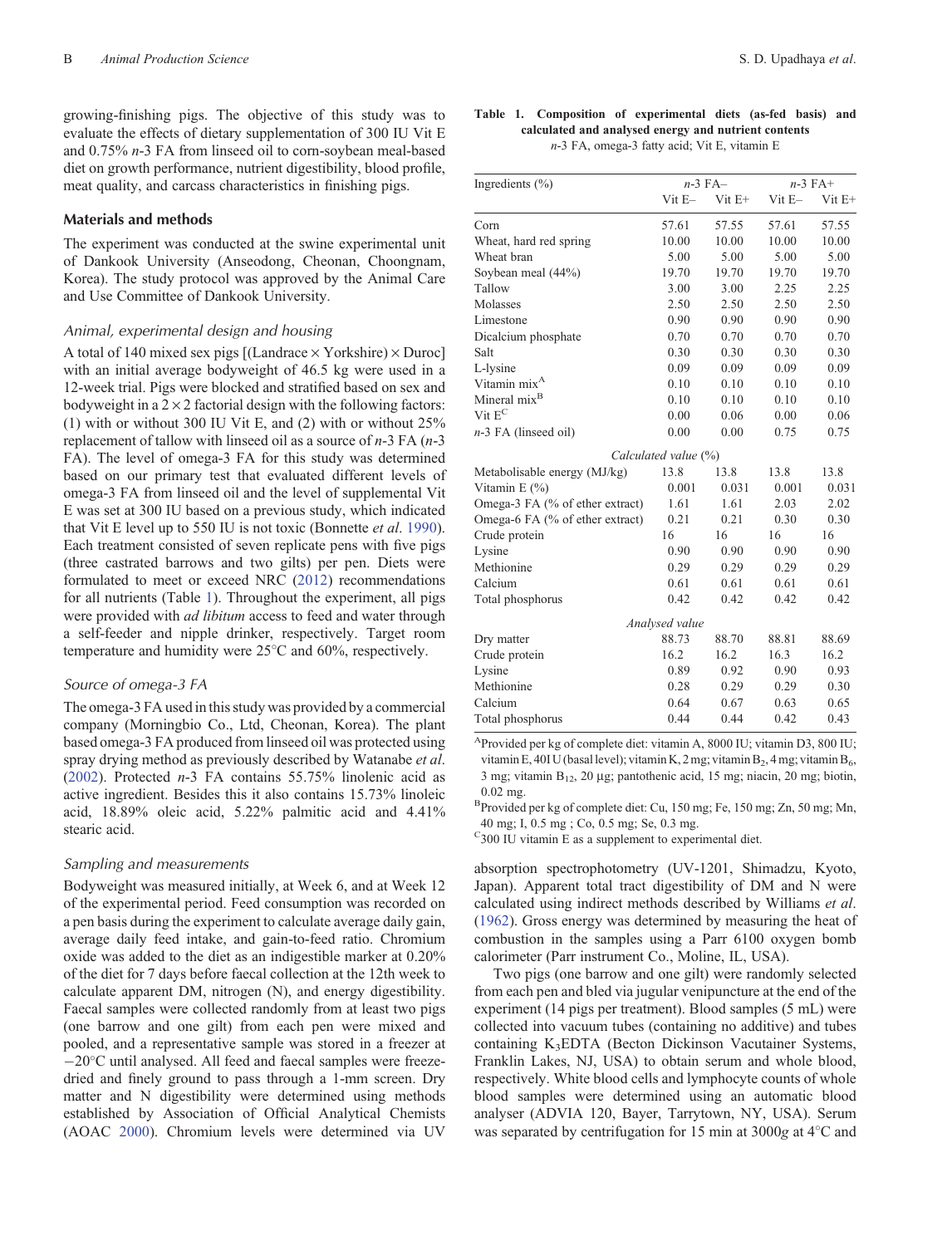<span id="page-2-0"></span>stored at 4 C until determination for serum immunoglobulin G (IgG) and cortisol (Rodent Cortisol ELISA Kit, Endocrine Technologies, Minneapolis, MN, USA).

At the end of the experiment two pigs (one barrow and one gilt) per replicate pen per treatment were randomly selected and slaughtered at local commercial slaughter house. Carcasses were placed in a conventional chiller at 4 C. After a 24-h chilling period, carcasses were fabricated into primal cuts. Meat samples including lean and fat were taken via perpendicular cut loins into 2-cm-thick chop beginning from the 10th and 11th ribs region from back fat thickness of pigs were measured 5 cm from the right-hand side of the midline from three different sites (shoulder, mid-back and loin at a position directly above the point of elbow, last rib and last lumbar vertebra) using a real-time ultrasound instrument (Piglog 105, SFK Technology, Herlev, Denmark) (Kim *et al*. [2004](#page-5-0)). Back fat thickness of pigs were measured 5 cm from the right-hand side of the midline from three different sites (shoulder, mid-back and loin at a position directly above the point of elbow, last rib and last lumbar vertebra) using a real-time ultrasound instrument (Piglog 105, SFK Technology) (Kim *et al*. [2004](#page-5-0)). The meat samples were thawed at room temperature before evaluation. Sensory evaluation was conducted by six trained panellists to evaluate the colour darkness, firmness and marbling of fresh loin samples using a five-point assessment scheme according to the procedures established by the National Pork Producers Council (NPPC) [\(1991](#page-5-0)). Immediately after the subjective tests were conducted, meat colour of the longissimus muscle (LM) as lightness  $(L^*)$ , redness  $(a^*)$ , and yellowness  $(b^*)$ , was determined using a Minolta Chromameter (CR-210, Minolta, Japan) to evaluate the freshly cut surface after 30 min of blooming at 4 C. Water-holding capacity (WHC) was measured using methods of Kauffman *et al*. [\(1986](#page-5-0)). Briefly, a 0.2-g sample was pressed at 3000 psi for 3 min onto laboratory grade 125-mm-diameter filter paper. The areas of pressed sample and expressed moisture were delineated and determined with a digitising area-line sensor (MT-10S; M. T. Precision Co. Ltd, 123 Tokyo, Japan). A ratio of water area : meat area was calculated to give a measure of WHC, with smaller ratio indicating higher WHC and is termed as 'Expressed juice percentage'. LM area was measured by tracing the LM surface at 10th rib, which also used the above-mentioned digitising area-line sensor. Cook loss was determined as described previously by Sullivan *et al*. [\(2007\)](#page-5-0). Briefly, 5 g of meat sample were heat-treated in plastic bags separately in a water bath (100 C) for 5 min. Samples were cooled at room temperature. Cooking loss was calculated as (sample weight before cooking-sample weight after cooking)/sample weight before cooking  $\times$  100.

Cumulative drip loss was measured using ~2 g of meat sample according to the plastic bag method, which was described by Honikel ([1998\)](#page-5-0). Briefly, two  $(2.5 \times 2.5 \text{ cm})$  chops were weighed, placed in a drip loss tube (C. Christensen Laboratory, Hillerod, Denmark), and held at 2 C for 24 h. Then, meat samples were removed, blotted dry on paper towels, and re-weighed. Differences between sample weights were used to calculate drip loss percentage.

#### *Statistical analyses*

Data were subjected to two-way ANOVA according to the factorial design ofthe study using SAS (SAS Institute Inc.,Cary,NC, USA). Pen was used as experimental unit. Variability in data was expressed as standard error of means (s.e.m.). A probability level of  $P < 0.05$  was considered to be statistically significant. Probability level of less than 0.1 was considered tendency.

# **Result and discussion**

## *Growth performance and apparent nutrient digestibility*

Vitamin E significantly  $(P < 0.05)$  improved overall average daily gain whereas  $n-3$  FA tended ( $P = 0.07$ ) to improve overall

**Table 2. Effects of dietary vitamin E and omega-3 fatty acid supplementation on the performance of finisher pigs offered feed** *ad libitum* **for 12 weeks** *n*-3 FA, omega-3 fatty acid (0.75%) derived from linseed oil; Vit E, 300 IU vitamin E

| Items                                    | $n-3$ FA $-$ |             | $n-3$ FA+       |             | s.e. <sup>A</sup> | $P$ -value |          |                 |
|------------------------------------------|--------------|-------------|-----------------|-------------|-------------------|------------|----------|-----------------|
|                                          | $V$ it E $-$ | $V$ it $E+$ | $V$ it E $-$    | $V$ it $E+$ |                   | Vit E      | $n-3$ FA | Vit Ex $n-3$ FA |
|                                          |              |             | Bodyweight (kg) |             |                   |            |          |                 |
| Initial                                  | 46.5         | 46.5        | 46.5            | 46.5        | 1.14              | 0.995      | 0.995    | 0.999           |
| 6 weeks                                  | 77.5         | 78.6        | 78.3            | 78.8        | 1.55              | 0.611      | 0.716    | 0.853           |
| 12 weeks                                 | 113.7        | 116.0       | 115.7           | 116.2       | 1.63              | 0.411      | 0.491    | 0.573           |
|                                          |              |             | $0 - 6$ weeks   |             |                   |            |          |                 |
| Average daily gain (ADG; g)              | 738          | 764         | 758             | 771         | 12.45             | 0.135      | 0.280    | 0.587           |
| Average daily feed<br>intake $(ADFI; g)$ | 2227         | 2283        | 2276            | 2231        | 35.5              | 0.865      | 0.963    | 0.169           |
| Gain-to-feed ratio                       | 0.332        | 0.335       | 0.333           | 0.345       | 0.006             | 0.219      | 0.219    | 0.457           |
| $6-12$ weeks                             |              |             |                 |             |                   |            |          |                 |
| ADG(g)                                   | 863          | 892         | 892             | 890         | 10.1              | 0.194      | 0.190    | 0.142           |
| ADFI(g)                                  | 2651         | 2692        | 2657            | 2678        | 39.3              | 0.439      | 0.919    | 0.792           |
| G/F                                      | 0.326        | 0.331       | 0.336           | 0.333       | 0.004             | 0.745      | 0.200    | 0.517           |
|                                          |              |             | Overall         |             |                   |            |          |                 |
| ADG(g)                                   | 800          | 828         | 825             | 830         | 7.35              | 0.034      | 0.074    | 0.143           |
| ADFI $(g)$                               | 2439         | 2488        | 2467            | 2455        | 29.6              | 0.538      | 0.924    | 0.314           |
| Gain-to-feed ratio                       | 0.329        | 0.333       | 0.335           | 0.338       | 0.004             | 0.367      | 0.216    | 0.855           |

AStandard error of means. Each mean represents seven pens with two gilts and three barrows per pen.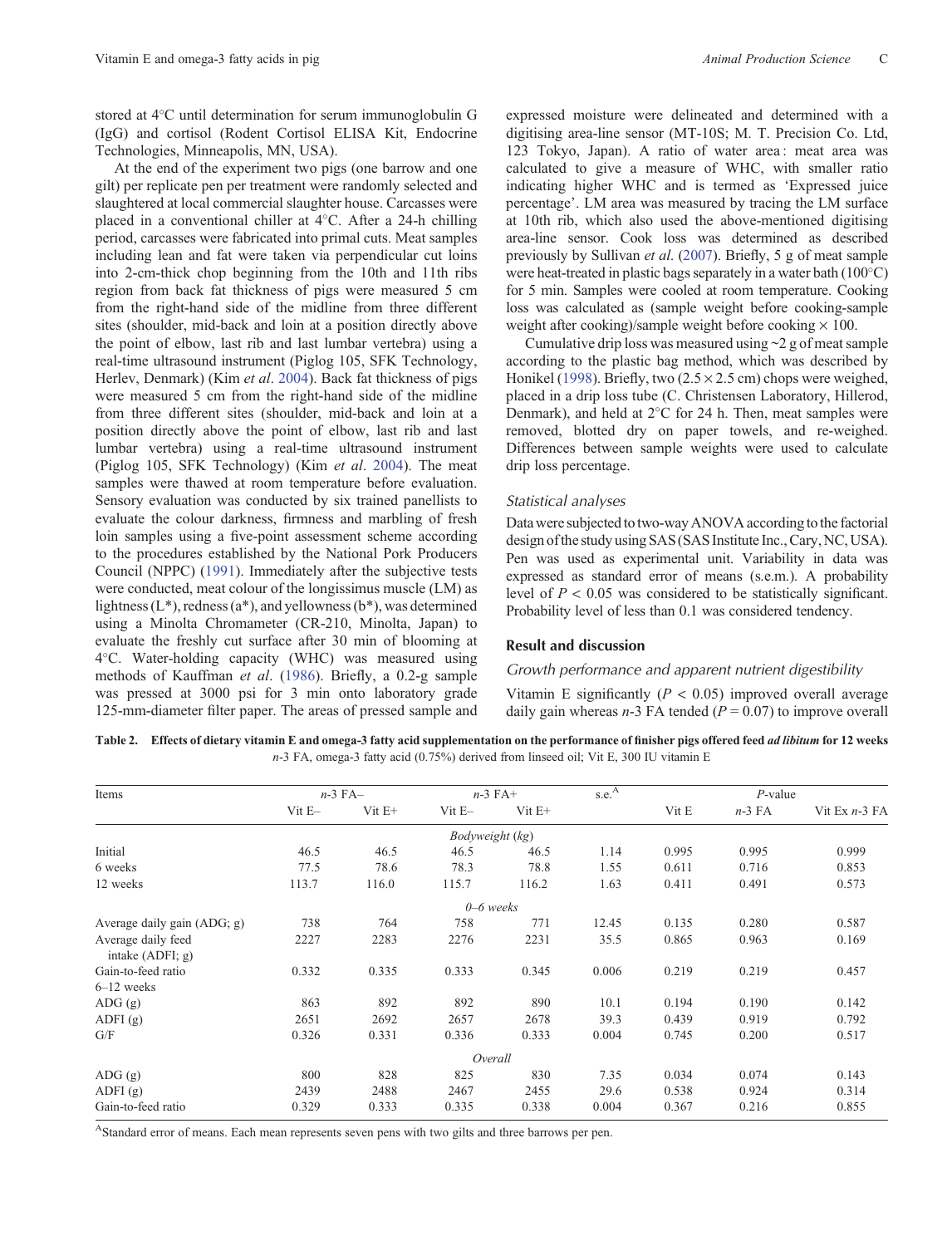average daily gain (Table [2\)](#page-2-0). No significant treatment effects were found for other measures of growth performance. The apparent digestibility of N tended ( $P = 0.07$ ) to be improved by the addition of Vit E but not *n*-3 FA in the diet. No interactive effects of Vit E and omega-3 FA were observed for growth performance parameters and apparent nutrient digestibility (Table 3). Other studies have noted similar results. For example, it has been reported that dietary supplementation with linseed oil (Nguyen *et al*. [2004](#page-5-0)) or Vit E (Asghar *et al*. [1991\)](#page-5-0) can improve average daily gain in swine. Abril *et al*. ([2003\)](#page-4-0) also reported improvement of average daily gain in pigs receiving 1250 g per pig of omega-3 FA from marine algae. In contrast Gardiner *et al*. [\(2008](#page-5-0)) observed linear reduction in average daily gain but no effect on feed intake and feed efficiency in growing finishing pigs with dietary supplementation of 3, 6 and 9 g of *Ascophyllum nodosum* extract rich in omega- 3 FA. The inconsistent results for average daily gain are likely associated with differences in the source and levels of *n*-3 FA and in the age of the pigs used between experiments. The lack of effect of *n*-3 FA in our study on feed intake, feed efficiency or apparent nutrient digestibility is in agreement with the results of Cho and Kim [\(2013\)](#page-5-0) who reported that addition of 1.5% and 3% microencapsulated *n*-3 FA from linseed oil did not have any effect on growth performance and nutrient digestibility of finishing pigs.

# *Blood profile*

The concentration of IgG was significantly  $(P < 0.05)$  increased by the addition of Vit E to the diet. The concentration of cortisol was significantly  $(P < 0.05)$  reduced by the addition of Vit E or tended to be reduced  $(P = 0.052)$  in pigs offered the diets supplemented with *n*-3 FA. However, there was a significant (*P*< 0.05) interaction between Vit E and *n*-3 FA on cortisol levels. The concentrations of white blood cells and lymphocyte were not significantly  $(P > 0.05)$  affected by the supplementation of Vit E or *n*-3 FA in the diet (Table 4).

Immunoglobulin G is a major immunoglobulin in blood, lymph fluid and cerebrospinal fluid and is a key factor in humoral response. Our results for Vit E on IgG are supported by Niu *et al*. [\(2009](#page-5-0)) who reported that dietary IgG production was increased in broilers fed diets supplemented with 200 mg/kg Vit E. The reduction in serum cortisol elicited by Vit E in our study also has implications with respect to the animal's immune system and ability to better handle disease and stress situations. In a previous study (Upadhaya *et al*. [2015](#page-5-0)) we found that *n*-3 FA but not Vit E supplementation reduced serum cortisol in lipo polysaccharide-challenged pigs. Carroll *et al*. [\(2003](#page-5-0)) and Gaines *et al*. [\(2003](#page-5-0)) also reported that the inclusion of menhaden fish oil (containing omega-3) in the diets offered immune systemactivated pigs reduced serum cortisol and tumor necrosis factora. The changes reported here for IgG and cortisol suggest Vit E and omega-3 have the potential to improve the immune status of growing pigs.

# *Meat quality and carcass characteristics*

Supplementary Vit E significantly improved surface LM colour (a\*) and reduced drip loss measured on Day 5. Vit E supplementation also reduced LM colour score based on sensory evaluation (Table [5\)](#page-4-0). There were no treatment effects on any other measures of meat quality except for a trend  $(P = 0.065)$  in the reduction of carcass weight in pigs offered diet supplemented with *n*-3 FA (Table [5\)](#page-4-0).

Meat quality deterioration can occur due to several factors, including genetics, improper practices in handling, storage, and cooking. However, lipid oxidation is probably the most substantive factor impacting key parameters such as colour, flavour, and texture. Supplementation of Vit E plays an important

## **Table 3. Effects of dietary vitamin E and omega-3 fatty acid supplementation on the apparent nutrient digestibility of finisher pigs offered feed** *ad libitum* **for 12 weeks**

*n*-3 FA, omega-3 fatty acid (0.75%) derived from linseed oil; Vit E, 300 IU vitamin E

| Items              |             | $n-3$ FA $-$ |              | $n-3$ FA+   |      | $P$ -value |          |                 |
|--------------------|-------------|--------------|--------------|-------------|------|------------|----------|-----------------|
|                    | $V$ it $E-$ | $V$ it $E+$  | $V$ it E $-$ | $V$ it $E+$ |      | Vit E      | $n-3$ FA | Vit Ex $n-3$ FA |
| Dry matter $(\% )$ | 70.1        | 71.4         | 71.6         | 72.1        | 1.15 | 0.430      | 0.343    | 0.678           |
| Nitrogen $(\%)$    | 67.3        | 69.5         | 69.2         | 71.2        | 1.13 | 0.074      | 0.129    | 0.908           |
| Energy $(\% )$     | 70.8        | 71.6         | 71.5         | 71.6        | 1.4  | 0.757      | 0.818    | 0.825           |

AStandard error of means. Each mean represents seven pens with one gilt and one barrow per pen.

## **Table 4. Effects of dietary vitamin E and omega-3 fatty acid supplementation on whole blood (WBC and lymphocyte) and serum profile (IgG and cortisol) of finisher pigs offered feed** *ad libitum* **for 12 weeks**

*n*-3 FA, omega-3 fatty acid (0.75%) derived from linseed oil; Vit E, 300 IU vitamin E

| Items                   | $n-3$ FA $-$ |             | $n-3$ FA+ |             | $s.e.$ <sup>A</sup> | $P$ -value |          |                 |
|-------------------------|--------------|-------------|-----------|-------------|---------------------|------------|----------|-----------------|
|                         | Vit E-       | $V$ it $E+$ | Vit E-    | $V$ it $E+$ |                     | Vit E      | $n-3$ FA | Vit Ex $n-3$ FA |
| $IgG$ (mg/dL)           | 660          | 704         | 674       | 709         | 14.03               | 0.014      | 0.522    | 0.741           |
| Cortisol $(\mu g/dL)$   | 1.4          |             | 1.2       | 1.1         | 0.04                | 0.001      | 0.052    | 0.033           |
| WBC $(10^3/\mu L)$      | 23.9         | 22.7        | 21.2      | 22.3        | 1.36                | 0.999      | 0.277    | 0.413           |
| Lymphocyte <sup>B</sup> | 57.8         | 59.2        | 60.1      | 57.5        | .58                 | 0.705      | 0.846    | 0.233           |

AStandard error of means. Each mean represents seven pens with one gilt and one barrow per pen.

BLymphocytes are expressed as a percentage of the total WBC count.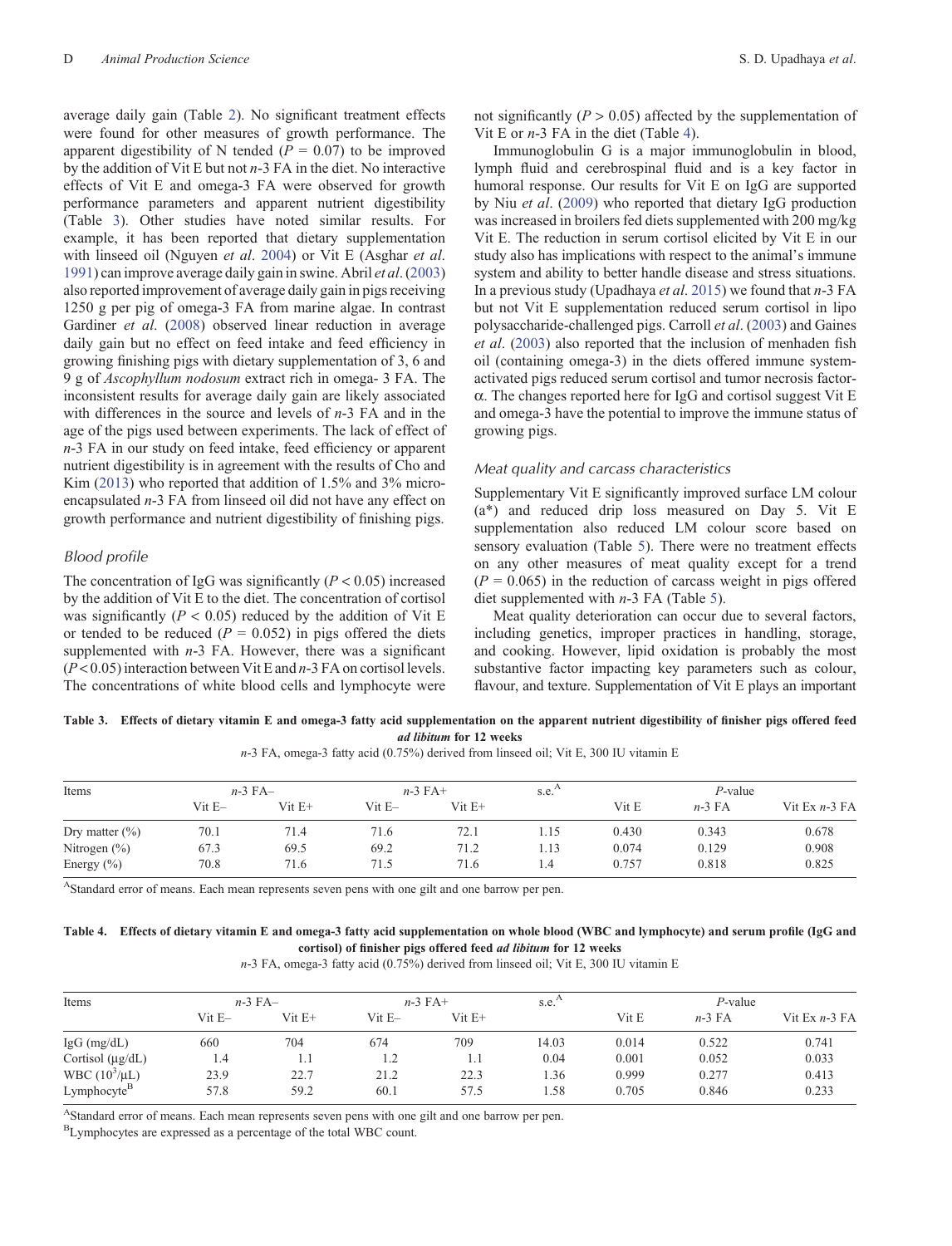## <span id="page-4-0"></span>**Table 5. Effects of dietary vitamin E and omega-3 fatty acid supplementation on carcass characteristics and meat quality of finisher pigs offered feed** *ad libitum* **for 12 weeks**

*n*-3 FA, omega-3 fatty acid (0.75%) derived from linseed oil; Vit E, 300 IU vitamin E

| Items                                | $n-3$ FA $-$ |             |              | $n-3$ FA+                   |      | $P$ -value |          |                 |
|--------------------------------------|--------------|-------------|--------------|-----------------------------|------|------------|----------|-----------------|
|                                      | $V$ it E $-$ | $V$ it $E+$ | $V$ it E $-$ | $V$ it $E+$                 |      | Vit E      | $n-3$ FA | Vit Ex $n-3$ FA |
| Carcass weight (kg)                  | 94           | 92.5        | 92           | 91                          | 0.97 | 0.241      | 0.065    | 0.702           |
| Backfat thickness (mm)               | 21           | 21.1        | 21           | 20                          | 0.71 | 0.353      | 0.136    | 0.746           |
|                                      |              |             |              | Meat colour                 |      |            |          |                 |
| $L^*$ (lightness)                    | 54.19        | 52.59       | 53.96        | 53.78                       | 0.77 | 0.276      | 0.547    | 0.396           |
| a* (redness)                         | 16.64        | 17.1        | 16.51        | 17.3                        | 0.28 | 0.044      | 0.826    | 0.515           |
| b* (yellowness)                      | 5.34         | 5.41        | 5.51         | 5.29                        | 0.14 | 0.734      | 0.865    | 0.318           |
|                                      |              |             |              | Sensory evaluation $B$      |      |            |          |                 |
| Colour                               | 3.7          | 3.4         | 3.6          | 3.4                         | 0.09 | 0.02       | 0.306    | 0.602           |
| Firmness                             | 3.76         | 3.74        | 3.68         | 3.78                        | 0.08 | 0.56       | 0.769    | 0.56            |
| Marbling                             | 3.6          | 3.68        | 3.68         | 3.65                        | 0.07 | 0.742      | 0.742    | 0.513           |
| Cooking loss $(\% )$                 | 44.63        | 43.46       | 42.68        | 43.6                        | 2.13 | 0.954      | 0.68     | 0.631           |
|                                      |              |             |              | Cumulative drip loss $(\%)$ |      |            |          |                 |
| Day 1                                | 8.64         | 6.56        | 5.88         | 6.48                        | 0.79 | 0.365      | 0.104    | 0.116           |
| Day 3                                | 12.8         | 11.72       | 11.67        | 12.25                       | 1.03 | 0.811      | 0.774    | 0.437           |
| Day 5                                | 19.23        | 16.5        | 17.8         | 15.68                       | 0.89 | 0.018      | 0.229    | 0.741           |
| Day 7                                | 27.54        | 26.53       | 26.73        | 26.46                       | 1.09 | 0.57       | 0.695    | 0.728           |
| $LMAC$ (cm <sup>2</sup> )            | 50.7         | 51.3        | 51.43        | 51.05                       | 0.93 | 0.869      | 0.729    | 0.481           |
| Expressed juice <sup>D</sup> $(\%$ ) | 54.65        | 53.78       | 53.21        | 53.55                       | 0.77 | 0.783      | 0.373    | 0.524           |

AStandard error of means. Each mean represents seven pens with one gilt and one barrow per pen for meat quality.

BColour score:  $1 =$  pale grey, to  $5 =$  dark purplish red; marbling score:  $1 =$  devoid to practically devoid, to  $5 =$  moderately abundant or greater; firmness score: 1 = very soft and very watery, to 5 = very firm and dry (NPPC [1991\)](#page-5-0). Sensory evaluation was conducted immediately after thawing meat samples that was

obtained 24 h after chilling the carcass at  $2^{\circ}$ C.<br><sup>C</sup>Longissimus muscle area at the 10 and 11th rib.

DExpressed juice was calculated based on water-holding capacity.

role in reducing meat deterioration by minimising oxidation. Furthermore, linseed and its by-products are often chosen as a source of omega-3 FA because ALA readily available in linseed is less susceptible to oxidation. Therefore, *n*-3 FA from linseed and its by-products have fewer problems associated with quality or storage than fish oil FA (Van Oeckel *et al*. [1996\)](#page-5-0).

In the present study, no adverse effect in meat quality such as expressed juice percentage, LM area, back fat thickness, was observed after the addition of 300 IU of Vit E or 0.75% *n*-3 FA, which was in agreement to the findings of Nassu *et al*. ([2011\)](#page-5-0) who also reported no effect on beef quality with Vit E supplementation. In contrast Secrist *et al*. ([1997\)](#page-5-0) found that indicators of fat deposition (fat thickness, and marbling score) tended to increase with Vit E supplementation. There was a trend in carcass weight reduction with the supplementation of *n*-3 FA in the present experiment. The trend in carcass yield reduction could possibly be due to lower numbers of animal used for carcass analysis. The effect of Vit E and *n*-3 FA acid on pork colour and WHC can vary. For example, Jensen *et al*. ([1997\)](#page-5-0) indicated that feeding Vit E at levels of 100, 200 and 700 IU/kg in pigs had no significant effect on muscle colour or drip loss given the effect of Vit E on aspects of meat quality. The finding of improved redness of meat with Vit E supplementation in the present study is in line with Asghar *et al*. [\(1991](#page-5-0)) who reported that when pigs were fed 200 IU of a-tocopherol acetate per kg of feed, the surface redness of muscle (measured by Hunter a\* values) was increased whereas the drip loss from frozen pork chops upon thawing was decreased. Obviously, the response to

dietary Vit E supplementation will depend on the level of Vit E fed and the time of feeding as well as the response criterion used. The reduction in sensory colour score associated with Vit E supplementation was unexpected. However, sensory evaluation of meat quality is a relatively new and increasingly important aspect of food science and our findings warrant further investigation.

## **Conclusion**

In conclusion, increasing the level of Vit E from 40 to 300 IU or including 0.75% protected linseed oil containing 55.75% linolenic acid in the diet offered to pigs for 12 weeks improved overall growth rate. The addition of Vit E alone increased IgG level and the redness of meat. The addition of Vit E or omega-3 FA reduced cortisol concentration in the serum.

#### **Acknowledgement**

This work was supported by the Ministry of Education and National Research Foundation of Korea (NRF-2012K2A1A2032491).

## **References**

Abril RJ, Garrett J, Zeller SC, Sander WJ, Mast RW (2003) Safety assessment of DHA-rich microalgae from *Schizochytrium sp*. Part V: target animal safety/toxicity study in growing swine. *Regulatory Toxicology and Pharmacology* **37**, 73–82. doi:[10.1016/S0273-2300](dx.doi.org/10.1016/S0273-2300(02)00030-2) [\(02\)00030-2](dx.doi.org/10.1016/S0273-2300(02)00030-2)